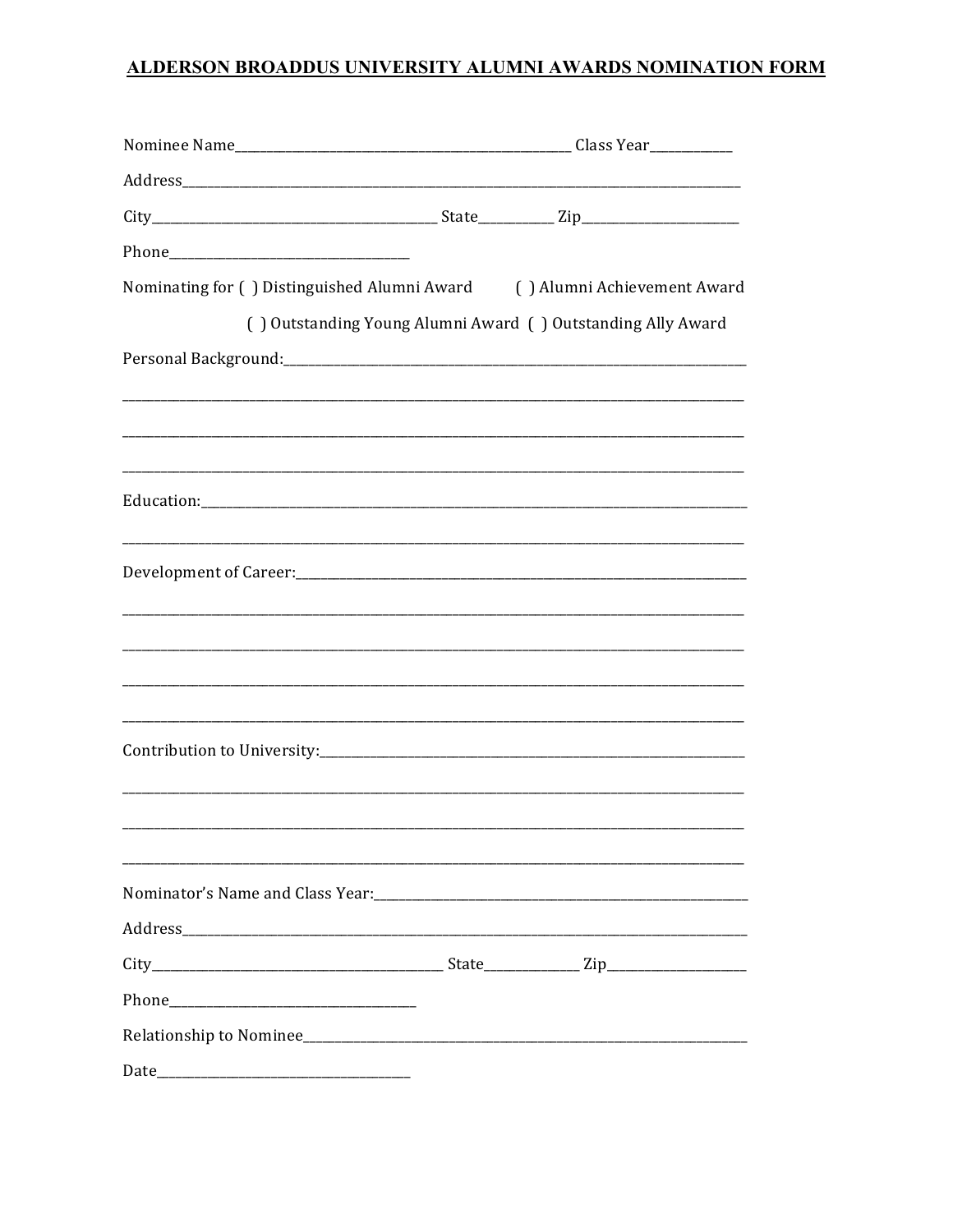### **ALDERSON BROADDUS UNIVERSITY ALUMNI AWARDS NOMINATION FORM**

# **HU C. and AVANELLE MYERS AWARD NOMINATION**

| Nominee                                                                                                                                                                                                                                                                                                                                                                                                                                                     |  |
|-------------------------------------------------------------------------------------------------------------------------------------------------------------------------------------------------------------------------------------------------------------------------------------------------------------------------------------------------------------------------------------------------------------------------------------------------------------|--|
| Degree received from AB: Undergraduate (BS or MPAS) ______ Master's of Science                                                                                                                                                                                                                                                                                                                                                                              |  |
| Address                                                                                                                                                                                                                                                                                                                                                                                                                                                     |  |
| $City$ $2ip$ $2ip$                                                                                                                                                                                                                                                                                                                                                                                                                                          |  |
| Phone Number(s) $\frac{1}{\text{(Daytime)}}$ $\frac{\text{(Evening)}}{\text{(Evening)}}$ E-Mail                                                                                                                                                                                                                                                                                                                                                             |  |
| Length of Professional Service                                                                                                                                                                                                                                                                                                                                                                                                                              |  |
| Current Employer                                                                                                                                                                                                                                                                                                                                                                                                                                            |  |
|                                                                                                                                                                                                                                                                                                                                                                                                                                                             |  |
|                                                                                                                                                                                                                                                                                                                                                                                                                                                             |  |
| Name and Ages of Childress (applicable)                                                                                                                                                                                                                                                                                                                                                                                                                     |  |
| In 250 words or less nominator should explain why he/she feels this person should received the Hu C. and<br>Avanelle Myers Award. Consider such information as human services activities, community services,<br>professional affiliations, and involvement, etc. This information needs to include relevant information to the<br>committee to facilitate selection of the award recipient.<br>(Please submit a typed explanation and attach to this form) |  |
| Name of Person Submitting Nomination                                                                                                                                                                                                                                                                                                                                                                                                                        |  |
| AB Graduation Year (if applicable) ____________ Relationship to Nominee ____________________________                                                                                                                                                                                                                                                                                                                                                        |  |
| Address and the contract of the contract of the contract of the contract of the contract of the contract of the contract of the contract of the contract of the contract of the contract of the contract of the contract of th                                                                                                                                                                                                                              |  |
| $City$ $2ip$ $2ip$                                                                                                                                                                                                                                                                                                                                                                                                                                          |  |
| Phone Number Daytime Daytime Evening E-Mail                                                                                                                                                                                                                                                                                                                                                                                                                 |  |

*Please send nominations to: Office of Alumni Relations, Alderson Broaddus University, Box 2154 Philippi, WV 2641, E-Mail at alumni@ab.edu, OR Fax to (304) 457-6239, Attn: Josh Allen.*